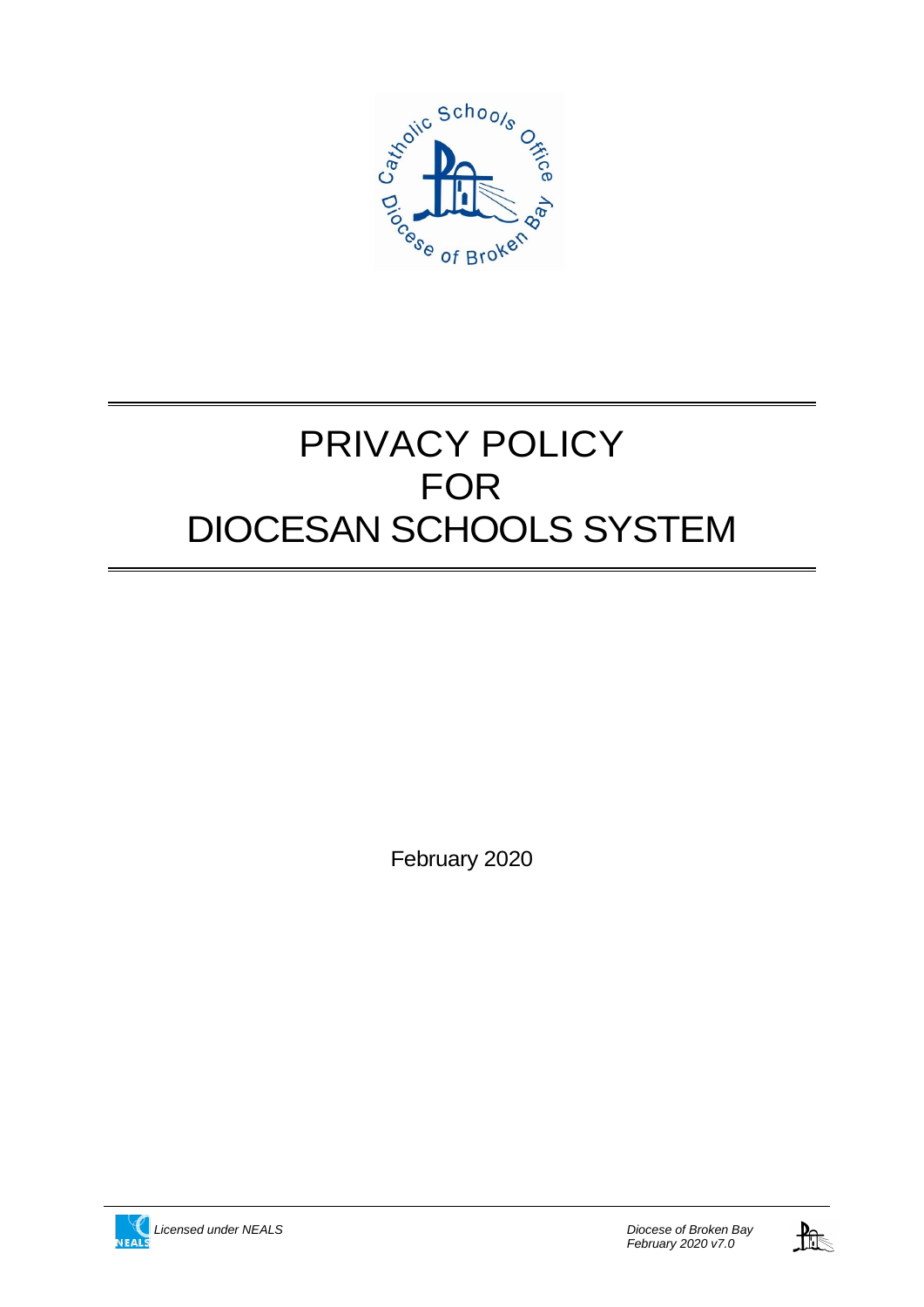The purpose of this policy is to establish a framework for the Diocesan Schools System (DSS) to comply with the requirements of all relevant Commonwealth and State privacy legislation in an open and transparent way. This Policy applies to schools conducted by the DSS and sets out how each school and the Catholic Schools Office (CSO) manages personal information provided to or collected by the CSO and schools that are members of the DSS.

The DSS is bound by the Australian Privacy Principles contained in the Commonwealth Privacy Act 1988. In relation to health records the DSS is also bound by the Health Privacy Principles contained in the Health Records and Information Privacy Act 2002 NSW (Health Records Act).

#### POLICY CONTENT

# **DEFINITIONS**

Personal information means information or an opinion about an identified individual or an individual who is reasonably identifiable, whether the information is true or not.

Sensitive information, means information about a person's racial or ethnic origin, political opinions, membership of a political association, religious beliefs or affiliations, philosophical beliefs, trade union or other professional or trade association membership, sexual orientation or practices or criminal record, and includes health information and biometric information about an individual.

Health information means information about the health or disability of an individual.

#### **What kinds of personal information does a school collect and how does a school collect it?**

The type of information schools collect and hold includes (but is not limited to) personal information, including health and other sensitive information, about:

- students and parents and/or guardians (parents) before, during and after the course of a student's enrolment at the school;
	- $\circ$  name, contact details (including next of kin), date of birth, gender, language background, previous school and religion;
	- o parents' education, occupation and language background;
	- $\circ$  medical information (eg. details of disability and/or allergies, absence notes, medical reports and names of doctors);
	- o results of assignments, tests and examinations;
	- $\circ$  conduct and complaint records, or other behaviour notes, and school reports;
	- o information about referrals to government welfare agencies;
	- o counselling reports;
	- o health fund details and Medicare number;
	- o any court orders;
	- o volunteering information;
	- o photos and videos at school events;
- job applicants, staff members, volunteers and contractors;
	- o name, contact details (including next of kin), date of birth, and religion;
	- $\circ$  information on job application;

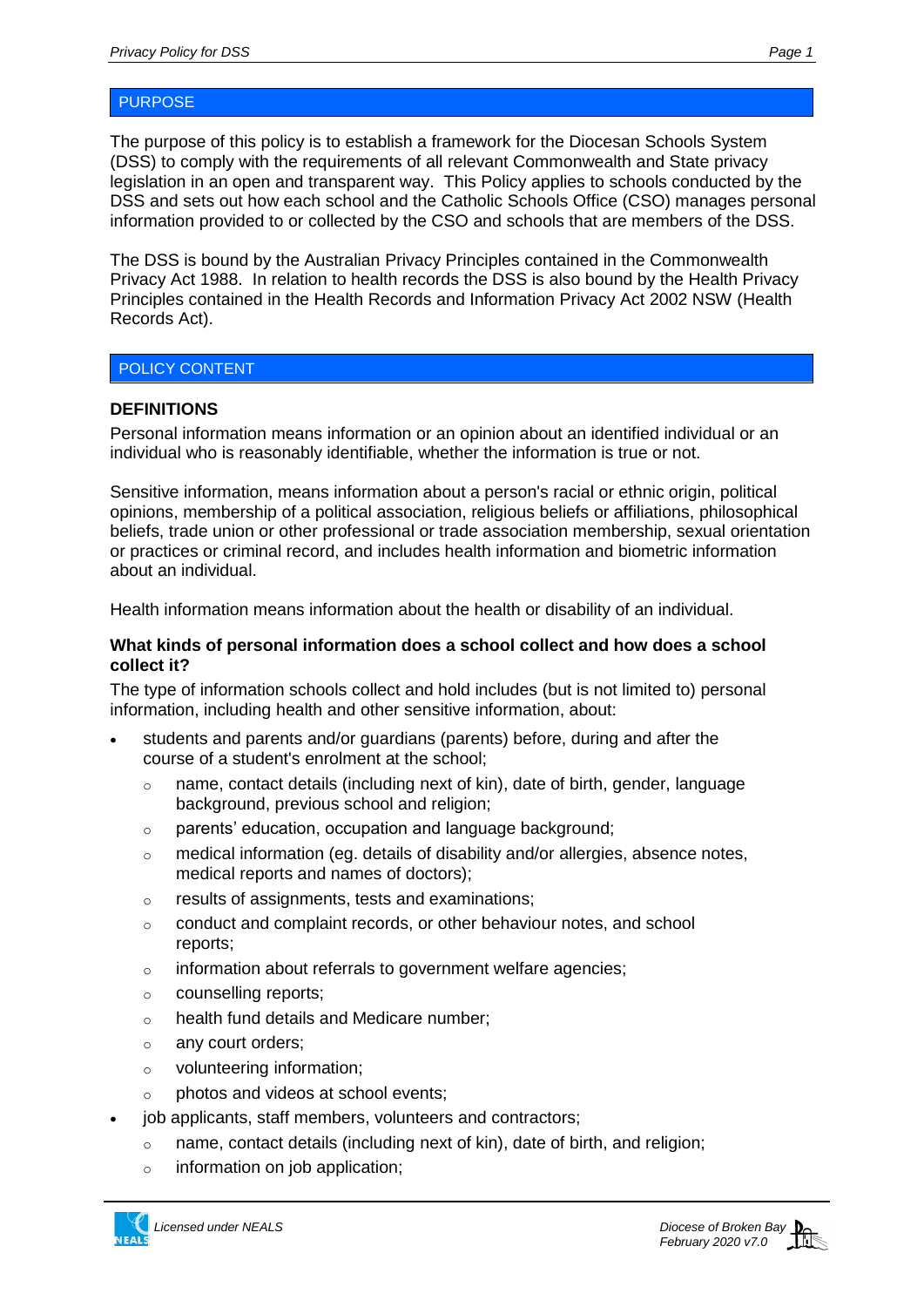- o professional development history;
- $\circ$  salary and payment information, including superannuation details;
- $\circ$  medical information (eg. details of disability and/or allergies, and medical certificates);
- o complaint records and investigation reports;
- o leave details;
- o photos and videos at school events;
- o workplace surveillance information;
- o work emails and private emails (when using work email address) and internet browsing history; and
- other people who come into contact with the school, including name and contact details and any other information necessary for the particular contact with the school.

# *Personal Information provided by the individual:*

A school will generally collect personal information held about an individual by way of forms filled out by parents or students, face-to-face meetings and interviews, emails and telephone calls. A school also collects personal information when a secondary student uses their issued Compass card for example to record attendance.

If an enrolment application is made to two (or more) schools in the Broken Bay Diocesan Schools System (DSS) the personal information provided during the application process may be shared between the schools. This personal information may include health information and is used for the purpose of considering and administering the enrolment of the student within the DSS.

### *Personal Information provided by other people:*

In some circumstances a school may be provided with personal information about an individual from a third party, for example, a report provided by a medical professional or a reference from another school.

# *Exception in relation to employee records:*

Under the Privacy Act and the Health Records and Information Privacy Act 2002 (NSW), the Australian Privacy Principles and Health Privacy Principles do not apply to an employee record. As a result, this Privacy Policy does not apply to the treatment by a school or the CSO of an employee record, where the treatment is directly related to a current or former employment relationship between the school or CSO and employee.

# **How will a school use the personal information it collects?**

A school will use personal information it collects for the primary purpose of collection, and for such other secondary purposes that are related to the primary purpose of collection and reasonably expected, or to which consent has been given.

# *Students and Parents:*

In relation to personal information of students and parents, a school's primary purpose of collection is to enable the school to provide schooling for students enrolled at the school, exercise its duty of care, and perform necessary associated administrative activities, which will enable students to take part in all the activities of the school. This includes satisfying the needs of parents, the needs of the student and the needs of the DSS and school throughout the whole period the student is enrolled at the school.

The purposes for which the DSS and a school uses personal information of students and parents include:

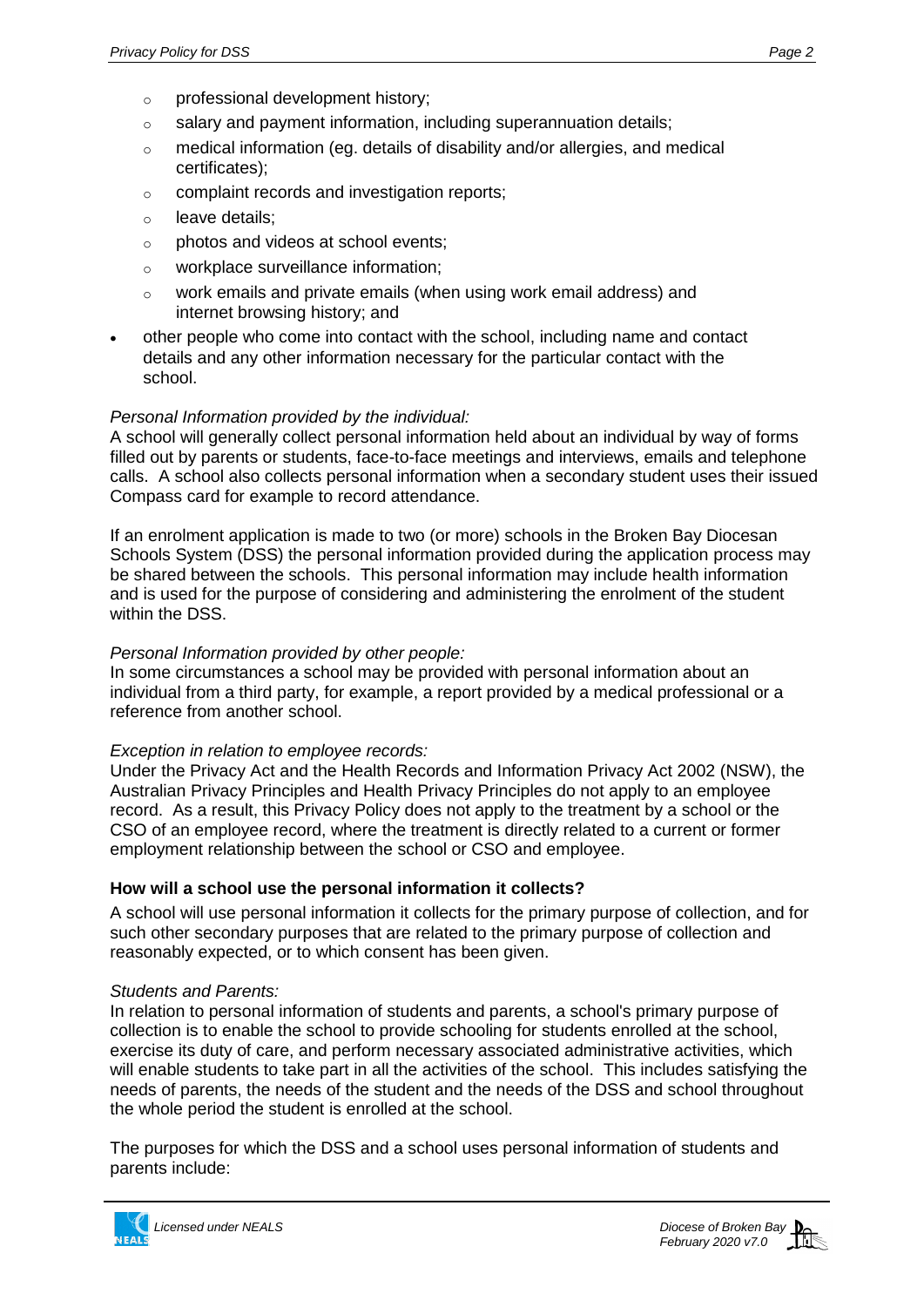- keeping parents informed about matters related to their child's schooling, through correspondence, newsletters and magazines
- day-to-day administration, including seeking the payment of fees for schools within the DSS when a student transfers between such schools
- looking after students' educational, social, spiritual and medical wellbeing
- seeking donations and marketing for the school
- satisfying legal obligations of the DSS and the school and enabling the school to discharge its duty of care.

In some cases where a school requests personal information about a student or parent, if the information requested is not obtained, the school may not be able to enrol or continue the enrolment of the student or permit the student to take part in a particular activity.

#### *Job applicants and contractors:*

In relation to personal information of job applicants and contractors, a school's primary purpose of collection is to assess and (if successful) to engage the applicant or contractor, as the case may be. The purposes for which a school uses personal information of job applicants and contractors include:

- administering the individual's employment or contract, as the case may be;
- contact in an emergency;
- insurance;
- seeking funds and marketing for the school; and
- satisfying the DSS's and the school's legal obligations, for example, in relation to child protection legislation.

# *Volunteers:*

A school also obtains personal information about volunteers who assist the school in its functions or who conduct associated activities, such as ex-student associations or parent advisory bodies, to enable the school and the volunteers to work together.

# *Marketing and fundraising:*

Parents, staff, contractors and other members of the wider school community may from time to time, receive fundraising information. School publications, like newsletters and magazines, which include personal information, may be used for marketing purposes. Personal information held by a school may be disclosed to an organisation that assists in the school's fundraising, for example, the school's ex-student association.

# **To whom might a school disclose personal information?**

A school may disclose personal information, including sensitive information, held about an individual for educational, administrative and support purposes. This may include to:

- other schools and teachers at those schools including a new school to which a student transfers to facilitate the transfer of the student , and schools within the DSS where concurrent applications for enrolment are made to those schools;
- government departments (including for policy and funding purposes);
- the CSO and Catholic Schools NSW (CSNSW)
- the school's local parish and Diocese of Broken Bay;
- medical practitioners;
- people providing educational, support and health services to the school, including specialist visiting teachers, counsellors, sports coaches and volunteers
- providers of learning and assessment tools;
- providers of specialist advisory services and assistance to the school, including

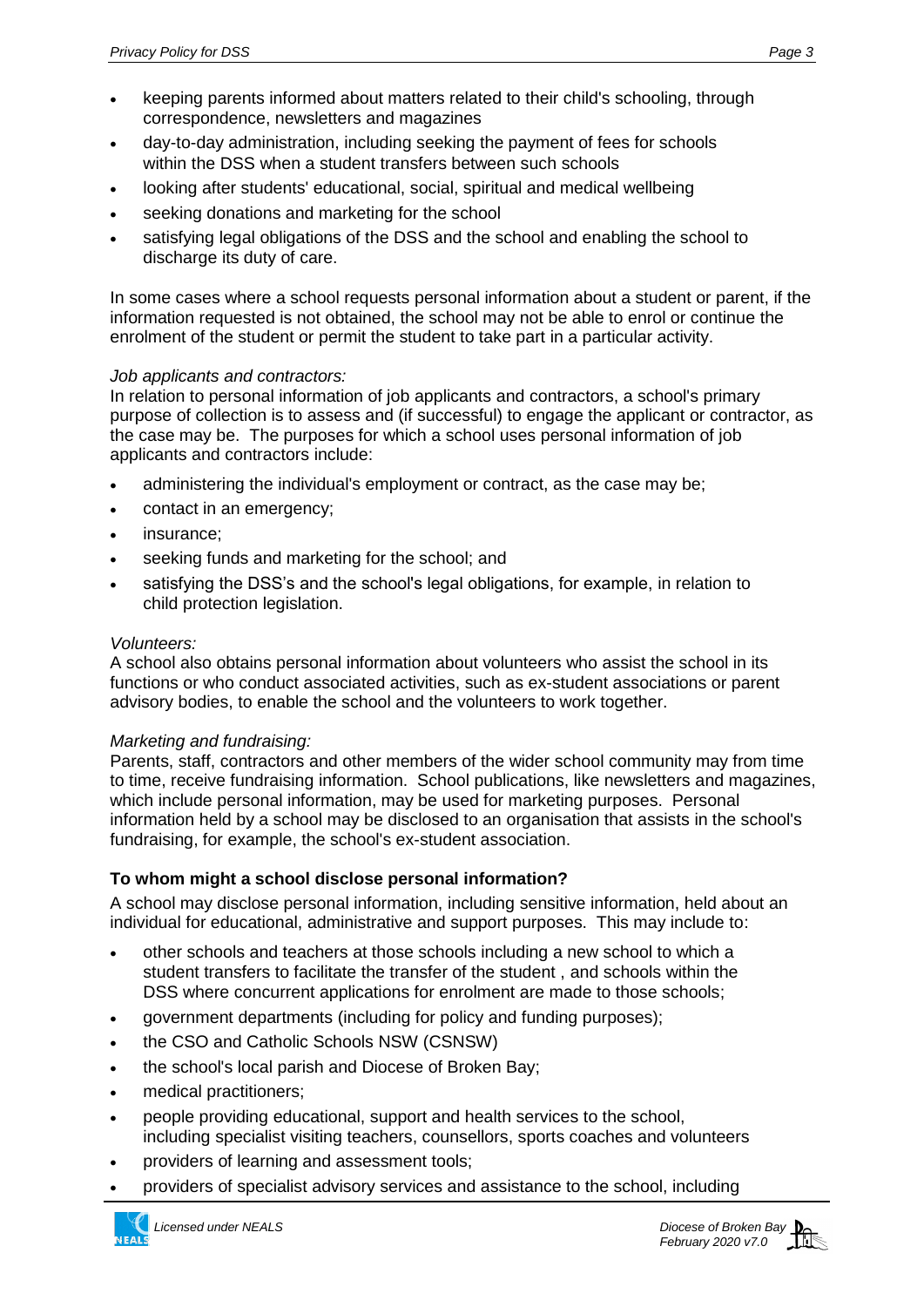in the area of human resources, child protection and students with additional needs

- assessment and educational authorities, including the Australian Curriculum, Assessment and Reporting Authority (ACARA) and NAPLAN Test Administration Authorities (who will disclose it to the entity that manages the online platform for NAPLAN);
- agencies and organisations to whom the DSS is required to disclose personal information for education and research purposes;
- people providing administrative, technology and financial services to the school;
- recipients of school publications, such as newsletters and magazines;
- students' parents or guardians;
- anyone an individual authorises the school to disclose information to; and
- anyone to whom we are required to disclose the information by law, including child protection laws.

# *Sending and storing information overseas:*

A school may disclose personal information about an individual to overseas recipients, for instance, to facilitate a school exchange or other overseas excursion. However, a school will not send personal information about an individual outside Australia without:

- obtaining the consent of the individual (in some cases this consent will be implied); or
- otherwise complying with the Australian Privacy Principles or other applicable privacy legislation.

The school uses centralised information management and storage systems (Systems). Some of these Systems are provided by the Catholic Education Network (CEnet) and others by third party service providers. CEnet is owned by the Catholic Dioceses. Personal information is stored with and accessible by CEnet and the third party providers for the purpose of providing services to the school in connection with the Systems and for CEnet, administering the education of students.

The school may use online or 'cloud' service providers to store personal information and to provide online services to the school that involve the use of personal information, such as services relating to email, instant messaging and education and assessment applications. Some limited personal information may also be provided to these service providers to enable them to authenticate users and access their services. This personal information may be stored in the 'cloud' which means that it may reside on a cloud service provider's servers which may be situated outside Australia.

An example of such a cloud service provider is Google. Google provides the 'Google Apps for Education' (GAFE) including Gmail, and stores and processes limited personal information for this purpose. School personnel, the CSO and CSNSW and its service providers may have the ability to access, monitor, use or disclose emails, communications (eg instant messaging), documents and associated administrative data for the purposes of administering GAFE and ensuring its proper use.

# **How does a school treat sensitive information?**

Sensitive information will be used and disclosed only for the purpose for which it was provided or a directly related secondary purpose, unless the individual agrees otherwise, or the use or disclosure of the sensitive information is allowed by law.

# **Management and security of personal information**

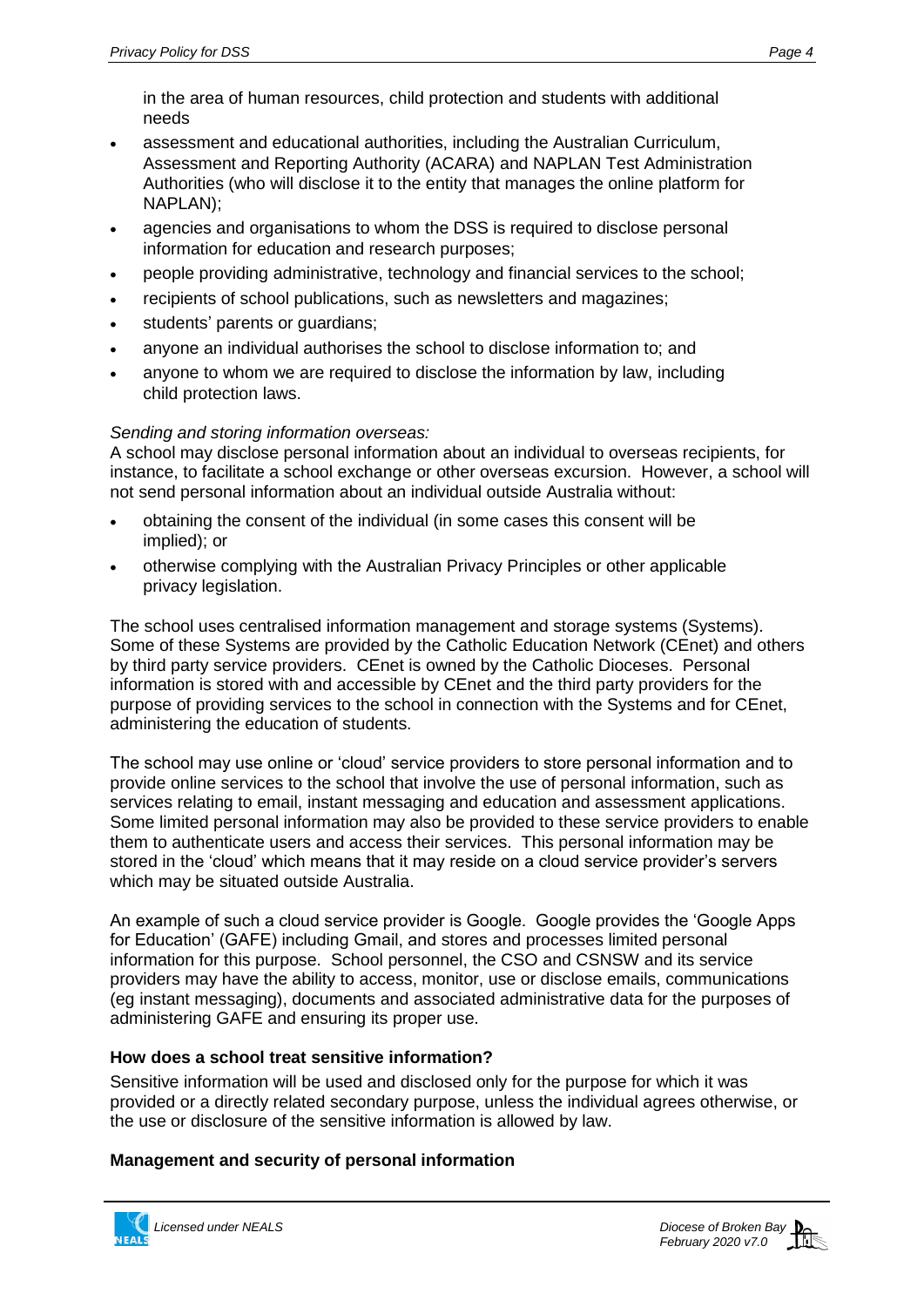CSO and school staff are required to respect the confidentiality of students' and parents' personal information and the privacy of individuals. Any staff member who is uncertain about their obligations under this policy should seek clarification from their principal or in the case of CSO staff, from their Head of Service. A failure by a staff member to comply with the important obligations set out in this policy may result in disciplinary action.

Each school is required to have in place steps to protect the personal information the school holds from misuse, interference and loss, unauthorised access, modification or disclosure by use of various methods including locked storage of paper records and password access rights to computerised records.

# **Access and correction of personal information**

Under the Commonwealth Privacy Act and the Health Records Act, an individual has the right to seek and obtain access to any personal information which the CSO or a school holds about them and to advise the CSO or the school of any update or perceived inaccuracy. There are some exceptions to this right set out in the Act. Students will generally be able to access and update their personal information through their parents, but older students may seek access and correction themselves.

To make a request to access or update any personal information the CSO or a school holds about an individual or their child, parents should contact the school's principal in writing.

The school may require a parent to verify their identity and specify what information is required. The school may charge a fee to cover the cost of verifying the application and locating, retrieving, reviewing and copying any material requested. If the information sought is extensive, the school will advise the likely cost in advance. However, there will be occasions when access is denied. Such occasions would include where release of the information would have an unreasonable impact on the privacy of others, or where the release may result in a breach of the school's duty of care to the student. If the school is not able to provide access to that information, the school will provide the parent with written notice explaining the reasons for refusal (unless given the grounds for refusal, it would be unreasonable to provide reasons).

# **Consent and rights of access to the personal information of students**

The DSS respects every parent's right to make decisions concerning their child's education. Generally, a school will refer any requests for consent and notices in relation to the personal information of a student to the student's parents. A school will treat consent given by parents as consent given on behalf of the student, and notice to parents will act as notice given to the student.

A school may, at its discretion, on the request of a student grant that student access to information held by the school about them, or allow a student to give or withhold consent to the use of their personal information, independently of their parents. This would normally be done only when the maturity of the student and/or the student's personal circumstances so warrant it.

# **Enquiries and complaints**

For further information about the way the CSO or a school manages the personal information it holds, or to make a complaint that a school or the CSO has breached the Australian Privacy Principles, individuals should contact the school's principal (if the complaint relates to a school) or the Privacy Officer at the CSO (if the complaint relates to the CSO).

The school or the CSO will investigate any complaint and will notify the complainant of a decision in relation to their complaint as soon as is practicable after it has been made. The DSS Complaints Handling Policy provides guidelines for the handling of complaints relating to